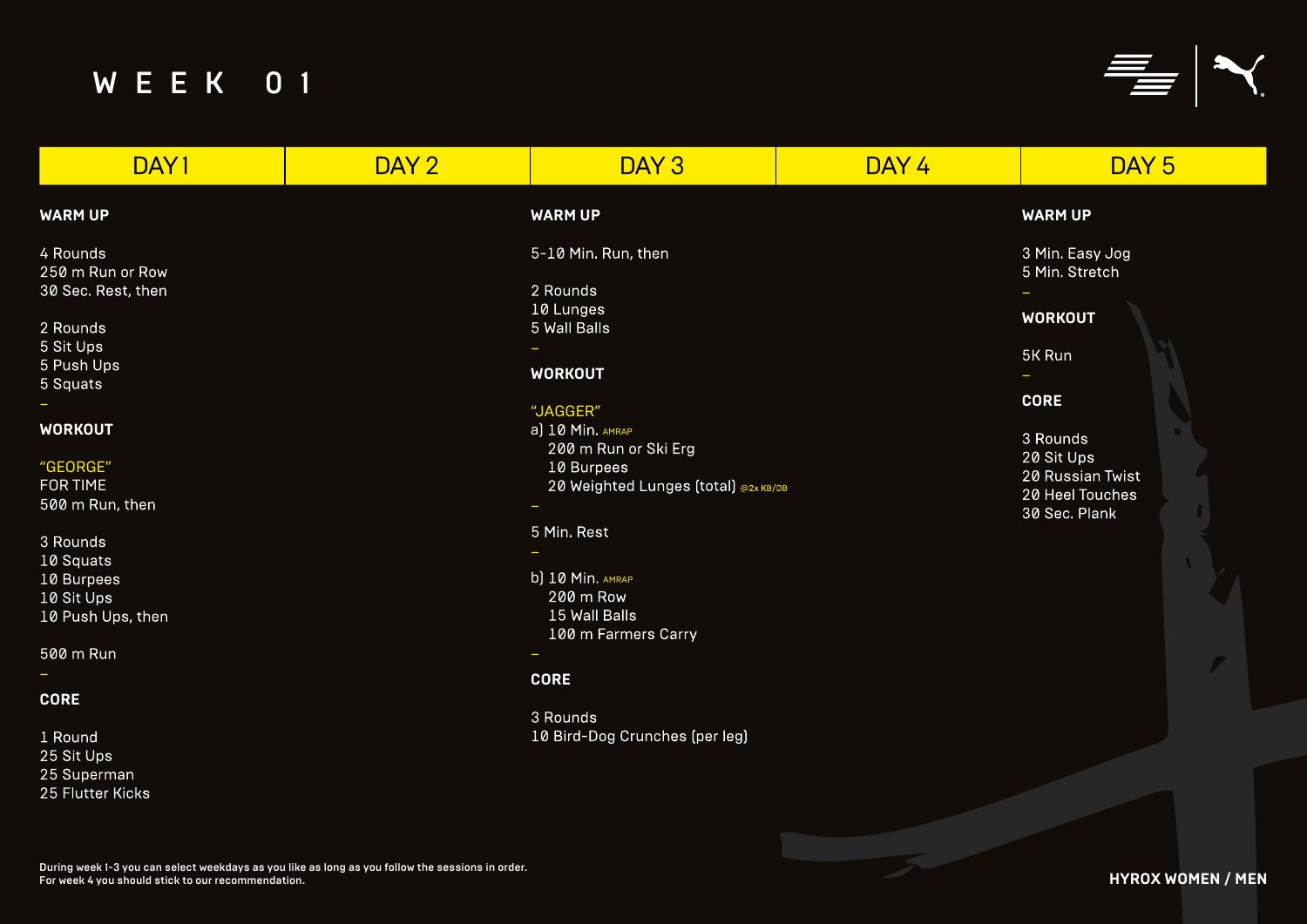3 Min. Run, then 5 Rounds 50 m Run (increase running speed on each round), then

## **WARM UP**

- a) 4 Rounds<br>200 m Run 2 Min. Rest
- b) 2 Rounds 400 m Run 4 Min. Rest
- c) 1 Round 800 m Run

# **WORKOUT**

### "ROSE"

# **CORE**





| DAY1                                                                                                                                                                                                                                                    | DAY 2 | DAY 3                                                                                                                                                                                                                                                            | DAY 4 | DAY <sub>5</sub>                                                                                                                                                                                                                              |
|---------------------------------------------------------------------------------------------------------------------------------------------------------------------------------------------------------------------------------------------------------|-------|------------------------------------------------------------------------------------------------------------------------------------------------------------------------------------------------------------------------------------------------------------------|-------|-----------------------------------------------------------------------------------------------------------------------------------------------------------------------------------------------------------------------------------------------|
| <b>WARM UP</b>                                                                                                                                                                                                                                          |       | <b>WARM UP</b>                                                                                                                                                                                                                                                   |       | <b>WARM UP</b>                                                                                                                                                                                                                                |
| 5 Min. Run<br>5 Min. Row<br>5 Min. SkiErg<br><b>WORKOUT</b>                                                                                                                                                                                             |       | 1 Round<br>25 Jumping Jacks<br>20 Sit Ups<br>15 Squats<br>10 Burpees                                                                                                                                                                                             |       | 3 Min. Run, then<br>5 Rounds<br>50 m Run (increase ru<br>speed on each round),                                                                                                                                                                |
| "TURNER"<br>a) 4 Rounds<br>30 Sec Kettlebell Farmers Carry @as heavy as possible<br>30 Sec. Rest<br>b) 15 Min. AMRAP<br>200 m Run<br>15 Wall Balls<br>200 m Run<br>25 m Sled Push<br>200 m Run<br>15 Wall Balls<br><b>CORE</b><br>1 Round<br>50 Sit Ups |       | <b>WORKOUT</b><br>a) 2 Rounds<br>25 m Sled Push<br>1 Min. Rest<br>b) 2 Rounds<br>25 m Sled Pull<br>1 Min. Rest<br>c) "STING"<br>$30 - 20 - 10$<br>Row for cal<br><b>Burpees</b><br>Lunges (total)<br><b>CORE</b><br>3 Rounds<br>45-60 Sec. Plank<br>30 Sec. Rest |       | 5 Min. Stretch<br><b>WORKOUT</b><br>"ROSE"<br>a) 4 Rounds<br>200 m Run<br>2 Min. Rest<br>b) 2 Rounds<br>400 m Run<br>4 Min. Rest<br>c) 1 Round<br>800 m Run<br>-<br><b>CORE</b><br>3 Rounds<br>15 V-Ups<br>15 Superman<br>20 Mountain Climber |
|                                                                                                                                                                                                                                                         |       |                                                                                                                                                                                                                                                                  |       |                                                                                                                                                                                                                                               |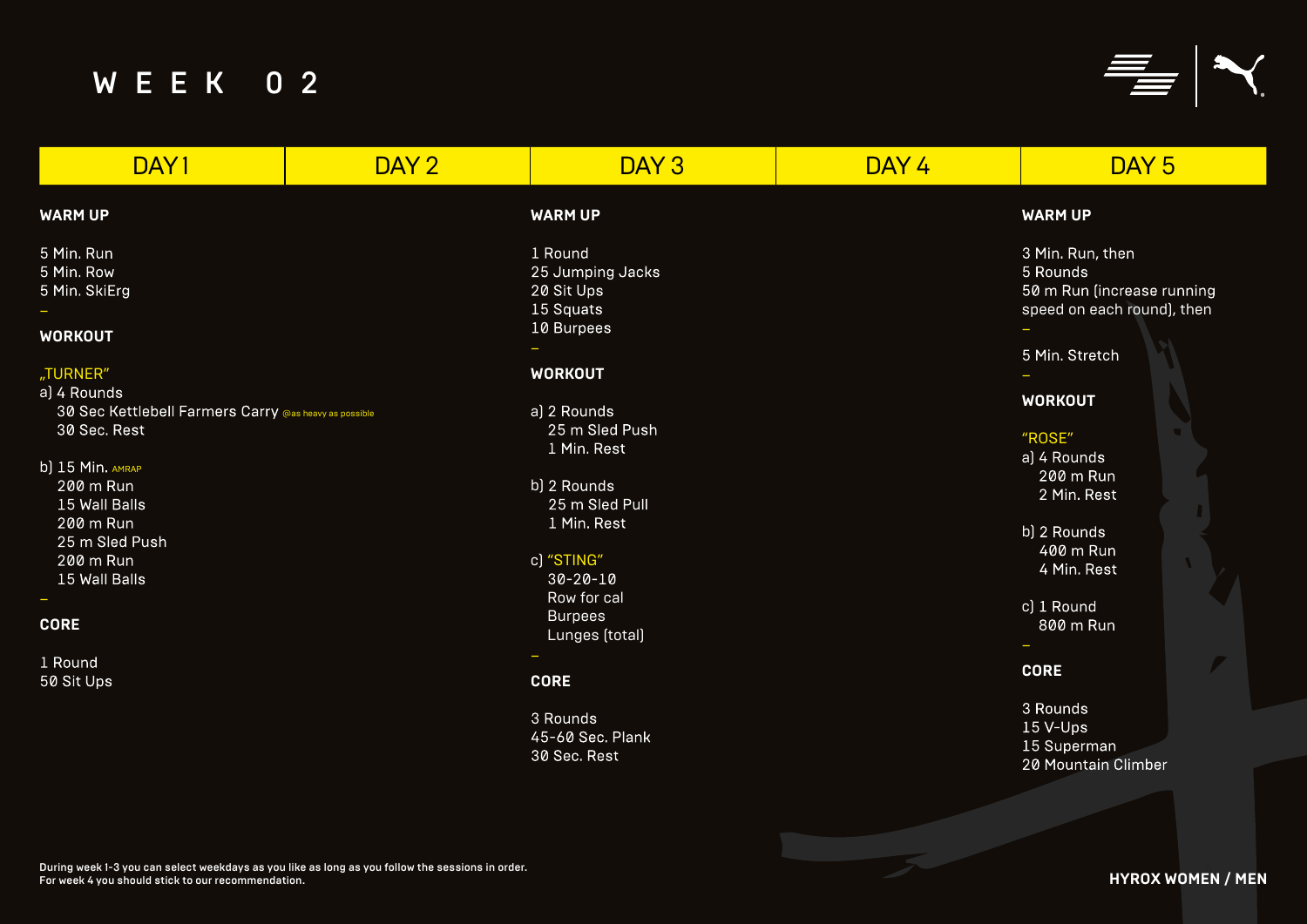## "SPEARS" 2000 m Run\*

\*every 3 Min. perform 5 Burpee Broad Jumps 10 Lunges (5/5)

## **WARM UP**

| DAY1                                                                                                                   | DAY 2 | DAY <sub>3</sub>                                                                                                                        | DAY 4 | DAY <sub>5</sub>                                                                                                                  |
|------------------------------------------------------------------------------------------------------------------------|-------|-----------------------------------------------------------------------------------------------------------------------------------------|-------|-----------------------------------------------------------------------------------------------------------------------------------|
| <b>WARM UP</b>                                                                                                         |       | <b>WARM UP</b>                                                                                                                          |       | <b>WARM UP</b>                                                                                                                    |
| 2 Rounds<br>200 m Run<br>10 Squats<br>5 Burpees<br>10 Sit Ups<br>5 Burpees<br><b>WORKOUT</b><br>"ZEPPELIN"<br>FOR TIME |       | 1000 m Row or 500 m SkiErg, then<br>2 Rounds<br>5 Push Ups<br>5 Squats<br>10 Sit Ups<br><b>WORKOUT</b><br>a) 2 Rounds<br>50 m Sled Push |       | 4 Rounds<br>150 m Run<br>1 Min. Rest<br><b>WORKOUT</b><br>"SPEARS"<br>2000 m Run*<br>*every 3 Min. perform<br>5 Burpee Broad Jump |
| 500 m Run, then<br>50 Wall Balls<br>40 Lunges (total)<br>30 Burpees<br>20 Sit Ups<br>10 Push Ups, then                 |       | 1 Min. Rest<br>b) 2 Rounds<br>50 m Sled Pull<br>1 Min. Rest<br>c) "Combs"                                                               |       | 10 Lunges (5/5)<br><b>CORE</b><br>3 Rounds<br>30 Sec. Toe Touches                                                                 |
| 500 m Run<br><b>CORE</b>                                                                                               |       | FOR TIME<br>20 Squats<br>200 m Run<br>20 Squats<br>400 m Run                                                                            |       | 30 Sec. Flutter Kicks<br>30 Sec. Russian Twist<br>30 Sec. Side Plank [rig<br>30 Sec. Side Plank [let<br>1 Min. Rest               |
| 3 Rounds<br>1 Min. Stability Ball Bridges<br>30 Sec. Rest                                                              |       | 20 Squats<br>800 m Run<br><b>CORE</b>                                                                                                   |       |                                                                                                                                   |
|                                                                                                                        |       | 1 Round<br>50 Bicycle Crunches                                                                                                          |       |                                                                                                                                   |

## **WORKOUT**

# **CORE**

30 Sec. Toe Touches 30 Sec. Flutter Kicks 30 Sec. Russian Twist 30 Sec. Side Plank (right) 30 Sec. Side Plank (left) 1 Min. Rest